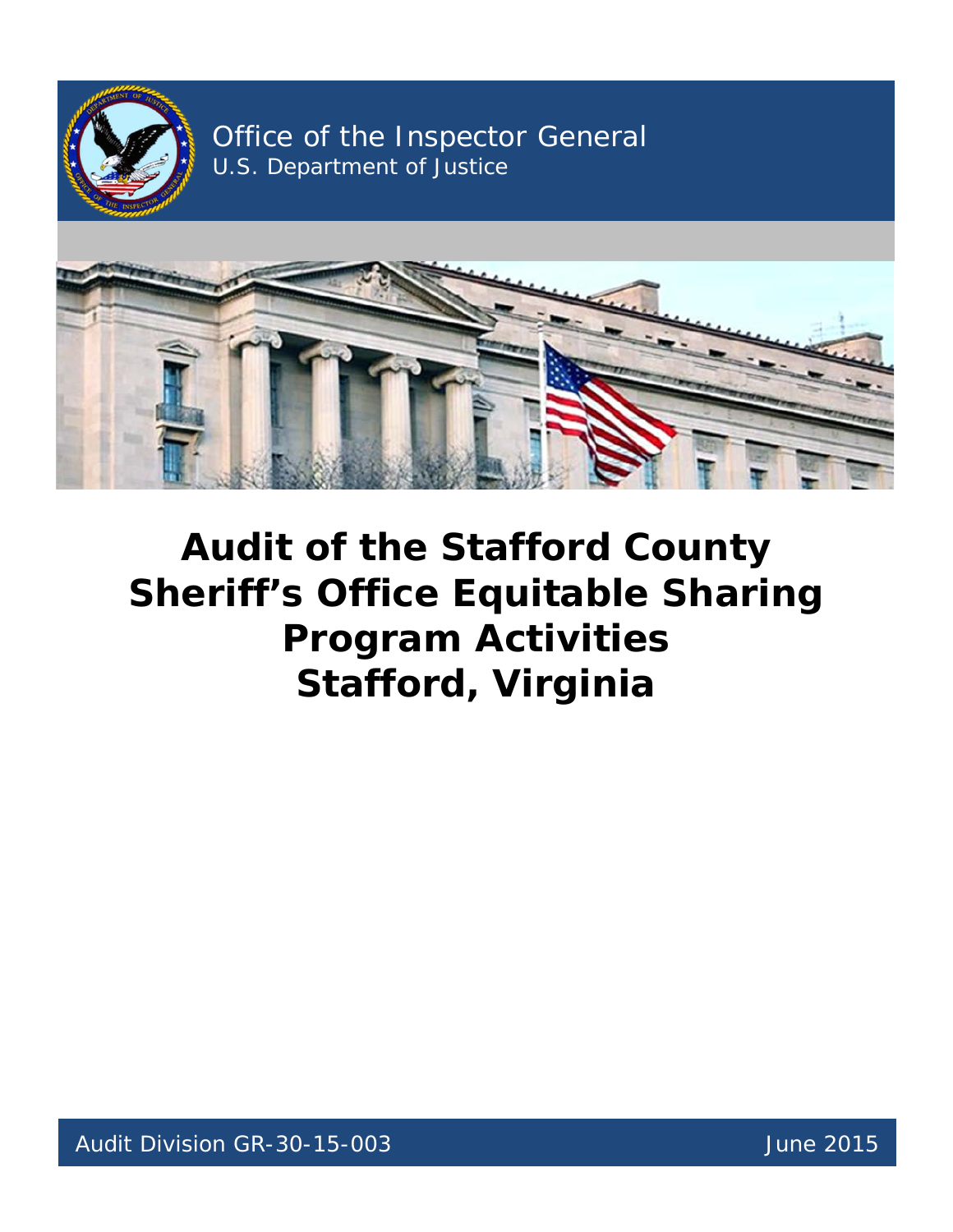## **AUDIT OF THE STAFFORD COUNTY SHERIFF'S OFFICE EQUITABLE SHARING PROGRAM ACTIVITIES STAFFORD, VIRGINIA**

## **EXECUTIVE SUMMARY**

 conducted an audit of the Stafford County Sheriff's Office's (SCSO) accounting for and use of equitable sharing funds during its fiscal years (FY) 2013 and 2014. the proceeds from assets seized as part of DOJ-related law enforcement actions. local law enforcement agencies. State and local law enforcement agencies that purposes. During FYs 2013 and 2014, SCSO received \$1,199,308 from the DOJ Equitable Sharing Program and spent \$129,222 in equitable sharing funds. The Department of Justice (DOJ) Office of the Inspector General (OIG) Equitable sharing funds derive from the DOJ Asset Forfeiture Program, which uses This program seeks to deter crime by depriving criminals of the proceeds from illegal activities, while also enhancing the cooperation between federal, state, and participate in the seizure of property and funds may receive a portion the proceeds—an equitable share of the forfeiture—to use for law enforcement

 by applicable guidelines. Although we found that SCSO complied with DOJ funds, our audit determined that Stafford County commingles SCSO's DOJ equitable sharing funds with state, and local asset forfeiture funds in a single bank account. track DOJ equitable sharing deposits from funds derived from other sources. The objective of the audit was to assess whether SCSO properly accounted for equitable sharing funds and used such revenues for allowable purposes defined guidelines for submitting equitable sharing requests and using equitable sharing Because there are specific guidelines established for the accounting of DOJ equitable sharing funds, this report recommends that Stafford County separately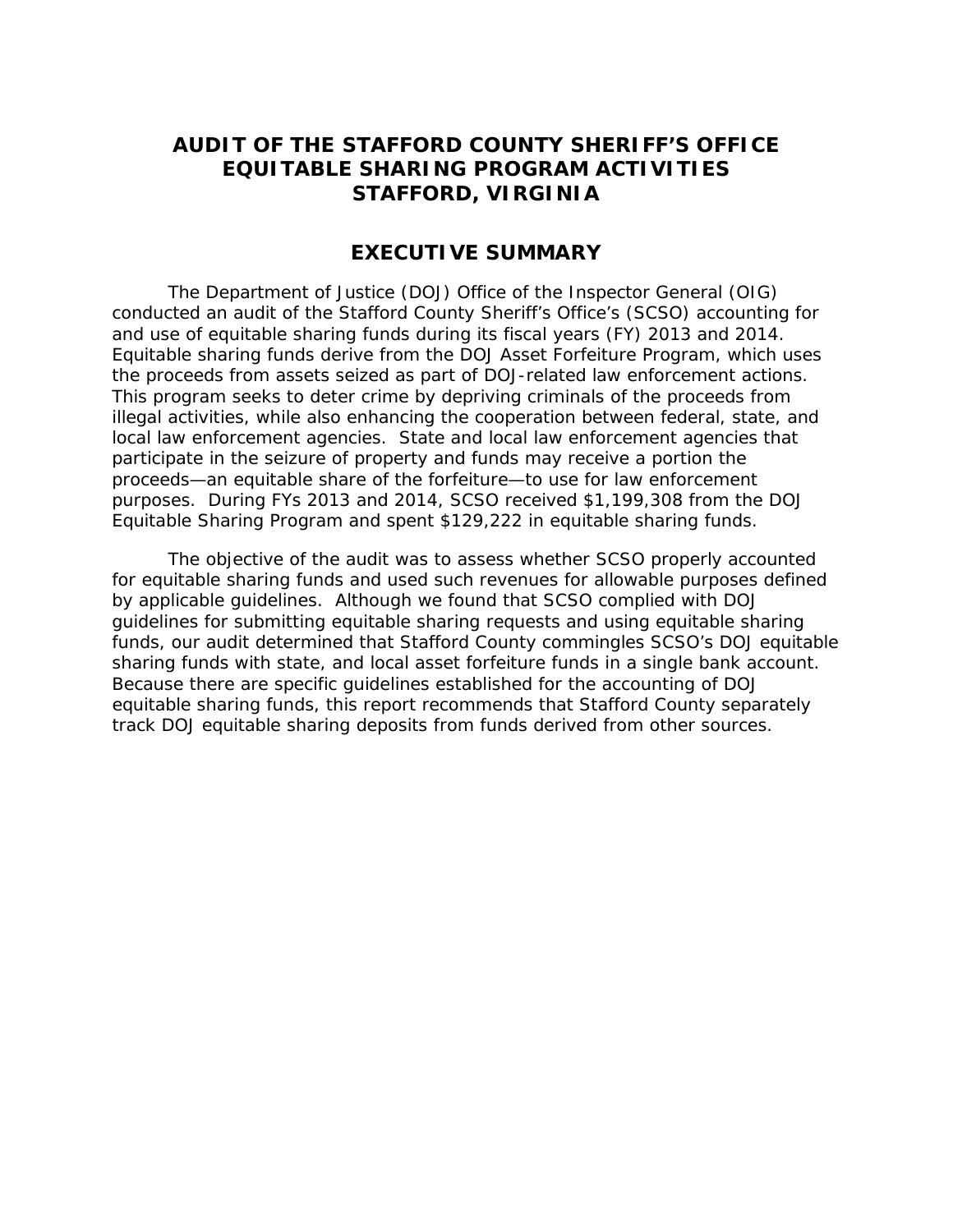# **EQUITABLE SHARING PROGRAM ACTIVITIES AUDIT OF THE STAFFORD COUNTY SHERIFF'S OFFICE STAFFORD, VIRGINIA**

# **TABLE OF CONTENTS**

| Equitable Sharing Agreements and Certification Forms 3              |  |
|---------------------------------------------------------------------|--|
|                                                                     |  |
|                                                                     |  |
|                                                                     |  |
|                                                                     |  |
|                                                                     |  |
|                                                                     |  |
| APPENDIX 2: STAFFORD COUNTY SHERIFF'S OFFICE RESPONSE TO            |  |
| APPENDIX 3: CRIMINAL DIVISION REPOSONSE TO THE DRAFT REPORT  11     |  |
| APPENDIX 4: OFFICE OF THE INSPECTOR GENERAL ANALYSIS AND SUMMARY OF |  |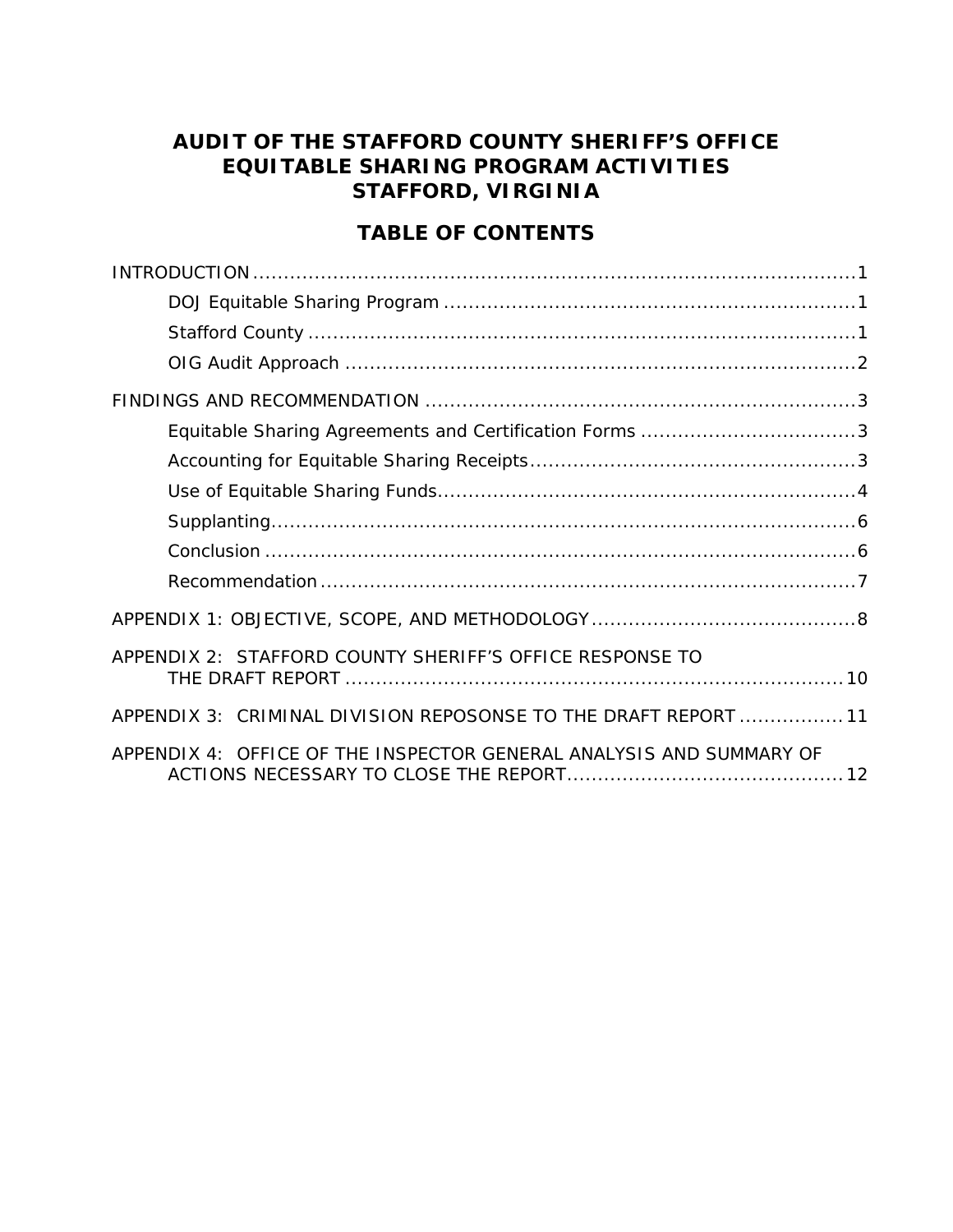# **STAFFORD, VIRGINIA AUDIT OF THE STAFFORD COUNTY SHERIFF'S OFFICE EQUITABLE SHARING PROGRAM ACTIVITIES**

## **INTRODUCTION**

<span id="page-3-0"></span> conducted an audit of the Stafford County Sheriff's Office (SCSO), Stafford, The Department of Justice (DOJ) Office of the Inspector General (OIG) Virginia, equitable sharing program activities. The audit covered Stafford County's fiscal years (FY) 2013 and 2014, a period beginning July 1, 2012, and ending June 30, 2014. During this period, SCSO received \$1,199,308 from the DOJ and spent \$129,222 in equitable sharing funds.

#### <span id="page-3-1"></span>**DOJ Equitable Sharing Program**

and deprive offenders of the proceeds of their crimes.<sup>1</sup> As part of the program, the that directly participate in a federal forfeiture investigation or prosecution. The DOJ Equitable Sharing Program is a national law enforcement initiative that seeks to remove the tools of crime from criminal organizations, deter crime DOJ and its components may provide a portion, or equitable share, of federally forfeited cash, property, and proceeds to state and local law enforcement agencies

 equitable sharing funds. The U.S. Marshals Service is responsible for transferring asset forfeiture funds from DOJ to the receiving state or local agency. The Justice funds. Three central DOJ components work together to administer the Equitable Sharing Program: (1) the U.S. Marshals Service, (2) the Justice Management Division, and (3) the Criminal Division's Asset Forfeiture and Money Laundering Section (AFMLS). These three components are responsible for issuing policy statements, implementing governing legislation, and monitoring the use of DOJ Management Division manages the Consolidated Asset Tracking System, a database used to track federally seized assets throughout the forfeiture lifecycle. AFMLS tracks membership of state and local participants, updates the equitable sharing program rules and policies, and monitors the allocation and use of equitable sharing

#### <span id="page-3-2"></span> **Stafford County**

l

 a population of over 134,000 residents living across 277 square miles. SCSO is field operations, and court and civil processes. SCSO has been a member of the Stafford County is located about 40 miles south of Washington, D.C., and has responsible for animal control, emergency communications, criminal investigations,

<span id="page-3-3"></span> $1$  The Comprehensive Crime Control Act of 1984 authorized the implementation of a national asset forfeiture programs. This audit was limited to equitable sharing revenues received through the asset forfeiture program, P.L. 98-473. The U.S. Department of the Treasury also administers its own DOJ equitable sharing program.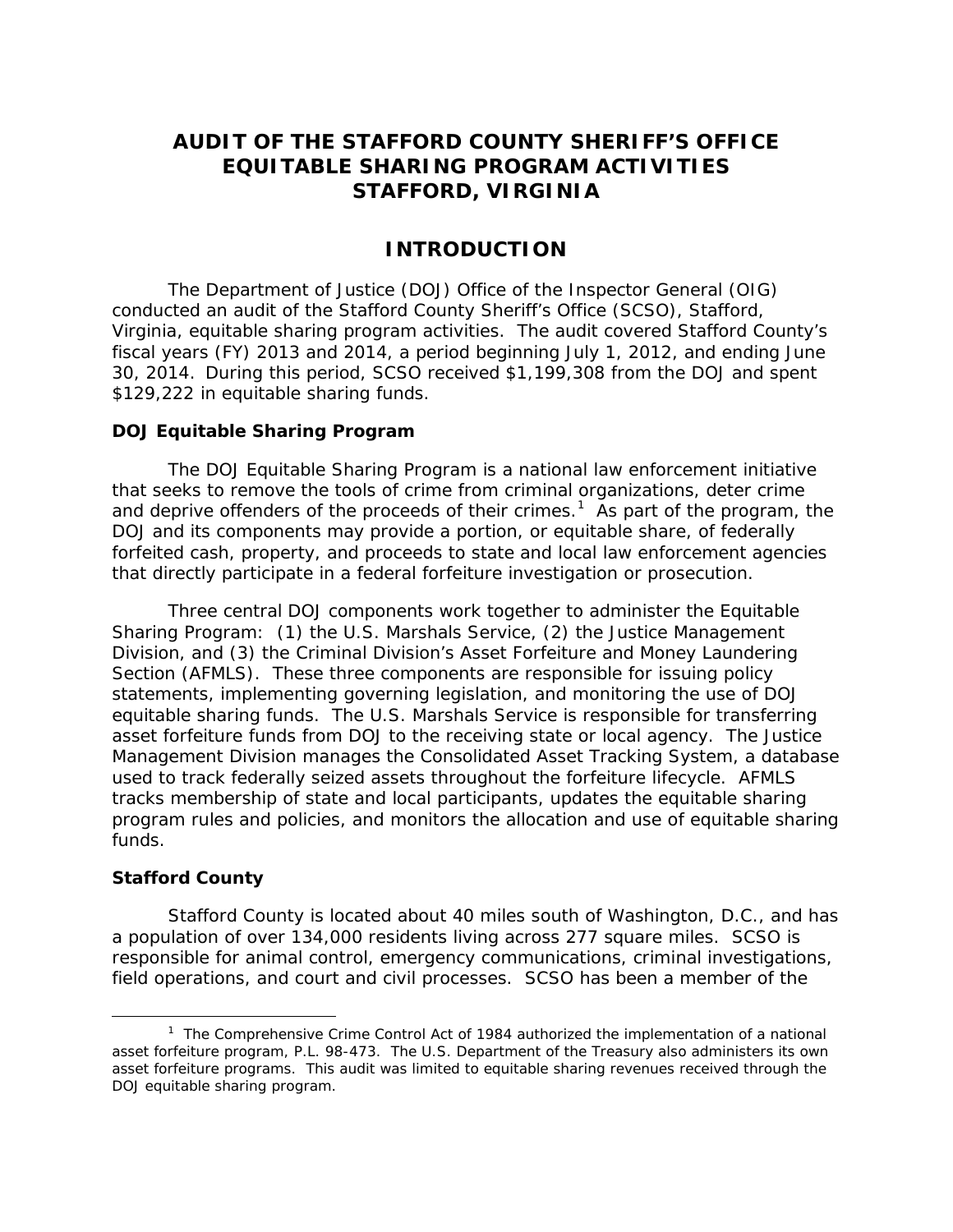DOJ Equitable Sharing program since 1999 and has participated in investigations with the Bureau of Alcohol, Tobacco, Firearms and Explosives.

## <span id="page-4-0"></span>**OIG Audit Approach**

 important conditions of the DOJ equitable sharing program. We applied the AFMLS (Equitable Sharing Guide), issued in April 2009, as our primary criterion. The The objective of the audit was to assess whether SCSO properly accounted for equitable sharing funds and used such revenues for allowable purposes defined by applicable guidelines. We tested compliance with what we considered the most *Guide to Equitable Sharing for State and Local Law Enforcement Agencies*  Equitable Sharing Guide provides procedures for submitting sharing requests, defines permissible uses, and establishes appropriate tracking and accounting requirements for equitable sharing assets.

To accomplish the objective of the audit, we tested SCSO's compliance with three aspects of the DOJ equitable sharing program:

- • **Equitable Sharing Agreement and Certification Forms** to determine if these documents were complete and accurate.
- • **Accounting for equitable sharing receipts** to determine whether standard accounting procedures were used to track equitable sharing assets.
- were used for law enforcement purposes. • **Use of equitable sharing funds** to determine if equitable sharing funds

methodology. Appendix 1 contains additional information on our audit objective, scope, and methodology. 2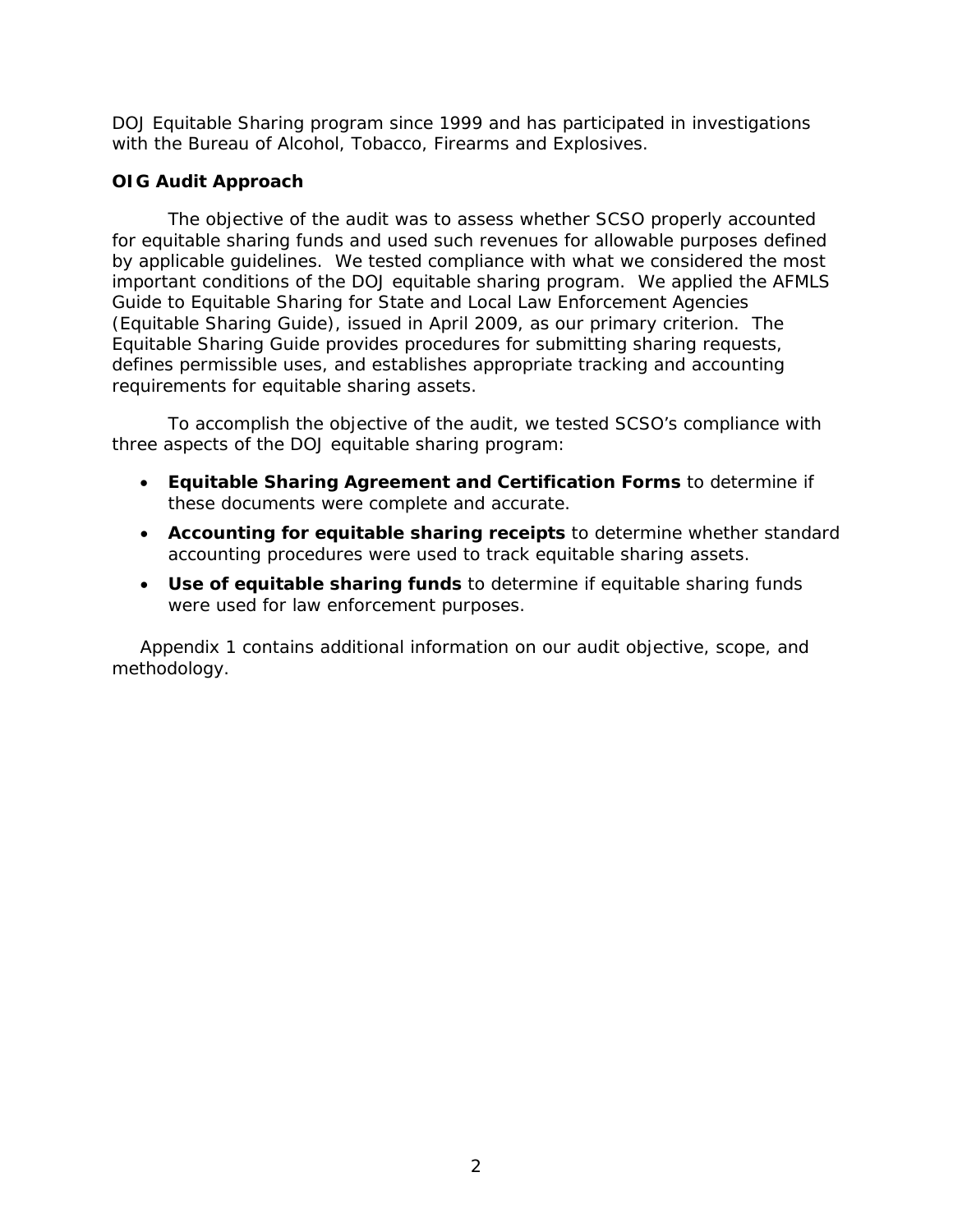## **FINDINGS AND RECOMMENDATION**

<span id="page-5-0"></span> during the two-year period beginning July 1, 2012, and ending June 30, 2014. We found that SCSO's annual equitable sharing agreement and certification forms were complete, accurate, and submitted on time. Additionally, we found that SCSO was able to account for appropriately used funds to support law enforcement activities. However, we observed that Stafford County commingles DOJ equitable with DOJ guidelines for managing equitable sharing funds. SCSO received \$1,199,308 in equitable sharing funds from the DOJ individual receipts and expenditures of DOJ equitable sharing funds. We also tested SCSO's use of these funds and found that the office sharing funds with local and state-level forfeiture funds, which conflicts

#### <span id="page-5-1"></span>**Equitable Sharing Agreements and Certification Forms**

 after the end of the agency's fiscal year. The head of the law enforcement agency and a designated official of the local governing body must sign the form. By The Equitable Sharing Guide requires participating law enforcement agencies to submit an equitable sharing agreement and certification form within 60 days signing the form, the signatories agree to follow the statutes and guidelines that regulate the equitable sharing program.

 County officials, and submitted within the 60-day requirement. We also verified that the total amount of equitable sharing funds SCSO reports receiving during FYs 2013 and 2014 was accurate. We compared SCSO's documents with the amounts listed in the AFMLS Consolidated Asset Tracking System to verify these amounts. listed in the AFMLS Consolidated Asset Tracking System to verify these amounts.<br>We found that the agreement and certification forms matched the AFMLS report. We obtained copies of SCSO's certification forms for FYs 2013 and 2014 and determined that the forms were complete, signed by the appropriate Stafford

#### <span id="page-5-2"></span>**Accounting for Equitable Sharing Receipts**

 equitable sharing receipts. Such accounting procedures include establishing a equitable sharing funds with funds from any other sources. DOJ's Equitable Sharing Guide requires that law enforcement agencies use standard accounting procedures and internal controls to track and account for separate revenue account or accounting code to track DOJ equitable sharing funds. The Equitable Sharing Guide also requires that recipients avoid commingling DOJ

 equitable sharing funds with funds from any other sources. During FYs 2013 and 2014, SCSO reported receiving one electronic funds transfer for \$1,199,308 from the United States Marshals Service through the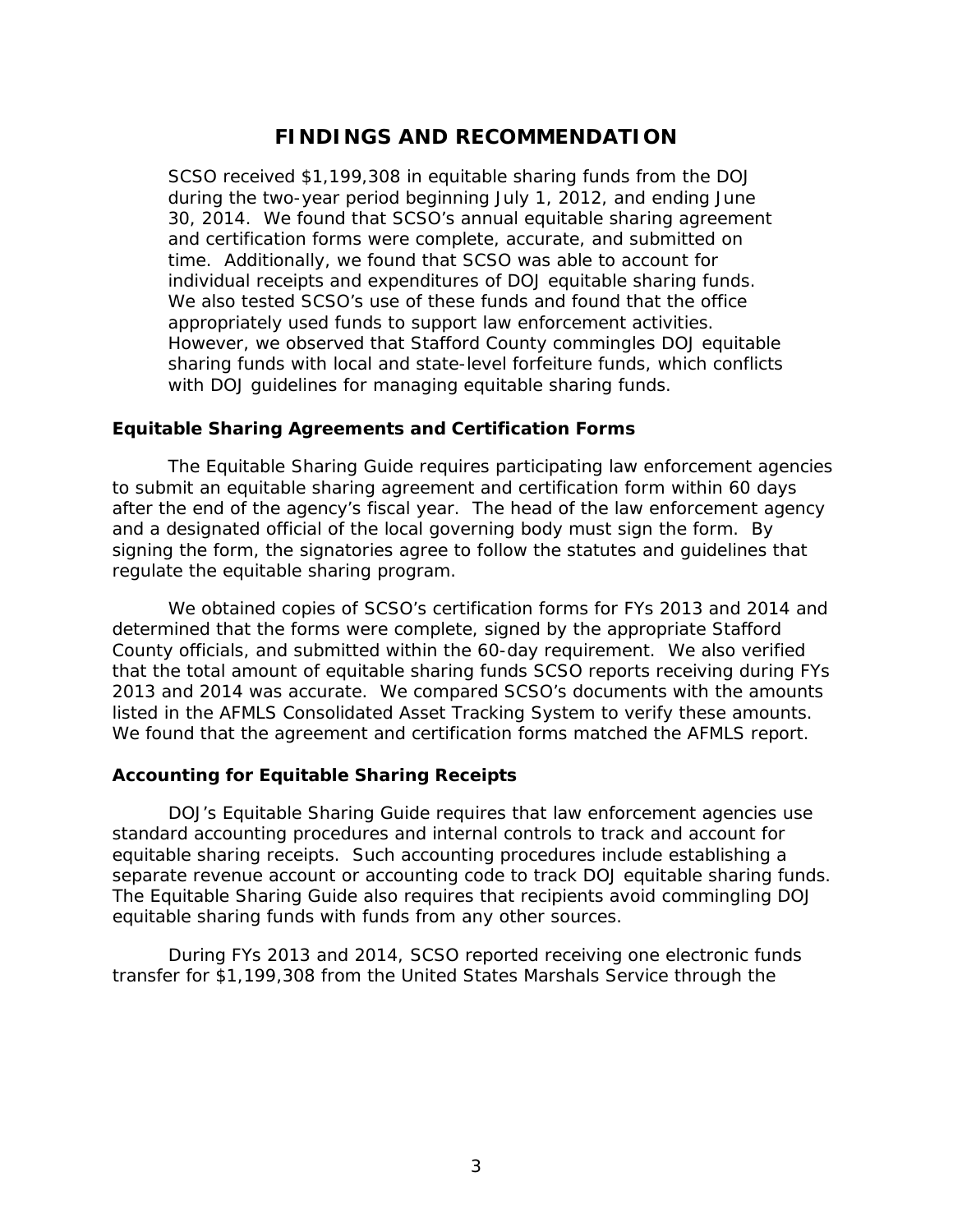Service's E-Share.<sup>[2](#page-6-1)</sup> We obtained an AFMLS Consolidated Asset Tracking System report that details this disbursement.

 with U.S. Department of the Treasury, state, and local asset forfeiture revenues. than assigning separate accounting codes for each source. Although the SCSO to avoid commingling DOJ funds with funds from any other sources. The Criminal account for these funds. As such, we recommend that the Criminal Division ensure sharing revenues from other sources of forfeiture proceeds. Stafford County deposits DOJ equitable sharing funds into one bank account We found that Stafford County uses one accounting code for these funds rather records how it uses DOJ equitable sharing funds, the method of using a single bank account and accounting code for all deposits does not comply with DOJ guidelines Division has specific guidelines governing the proper use of DOJ equitable sharing funds, and the guidelines require recipients to segregate or otherwise separately that Stafford County segregate or otherwise separately account for DOJ equitable

 containing DOJ equitable sharing funds, state, and locally seized funds. SCSO has established controls over this account by ensuring that officers use all of the commingled funds in accordance with DOJ's equitable share guidelines regardless of purchase food, the SCSO prohibits using any of the funds in the commingled account to purchase food. Although the SCSO has established controls for managing asset forfeiture and its investigations accounts, these controls are not sharing revenues in this investigations account in order to comply with equitable sharing program guidelines. Additionally, SCSO deposits funds for certain drug enforcement investigation activities, such as "buy money" to procure illegal drugs, into a second bank account funding source. For example, while state and local guidelines allows officers to aligned with the requirements from DOJ's Equitable Sharing Guide. We believe that SCSO should segregate or establish separate accounting codes for DOJ equitable

#### <span id="page-6-0"></span>**Use of Equitable Sharing Funds**

l

The Equitable Sharing Guide requires participating agencies to use equitable sharing funds for law enforcement purposes. Table 1 summarizes the Equitable Sharing Guide's allowable and unallowable uses for equitable sharing funds.

<span id="page-6-1"></span> $2$  E-Share is the United States Marshals Service program used to make equitable sharing payments to federal, state, and local law enforcement agencies through electronic funds transfers. E-Share changes equitable sharing payments from a paper U.S. Treasury check to a direct deposit into the state or local law enforcement agency's bank account.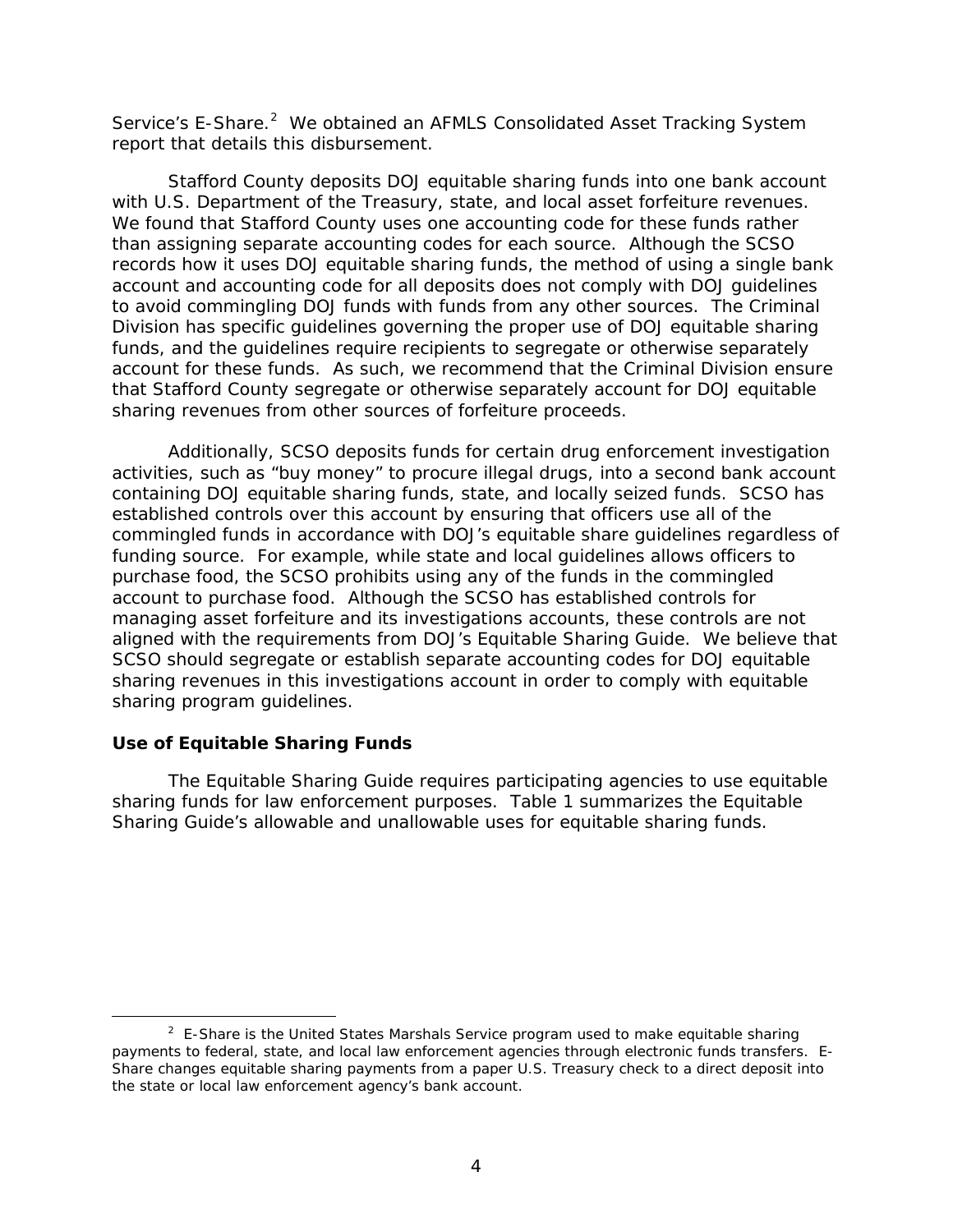#### **Table 1**

#### **Summary of Allowable and Unallowable Uses for Equitable Sharing Funds**

| <b>Allowable Uses</b>                     | <b>Unallowable Uses</b>                                                              |
|-------------------------------------------|--------------------------------------------------------------------------------------|
| Law Enforcement Investigations            | <b>Extravagant Expenditures</b>                                                      |
| Law Enforcement Training                  | Food and Beverages                                                                   |
| Law Enforcement Equipment                 | <b>Education-Related Costs</b>                                                       |
| Asset Accounting and Tracking             | Uses Contrary to the Laws of the State or Local<br><b>Jurisdiction</b>               |
| Law Enforcement Awards and Memorials      | Non-Official Government Use of Shared Assets                                         |
| Law Enforcement Travel and Transportation | Use of Forfeited Property by Non-Law<br>Enforcement Personnel                        |
| Law Enforcement and Detention Facilities  | Salaries and Benefits of Current Law<br>Enforcement Personnel (with some exceptions) |

Source: DOJ Equitable Sharing Guide

 We found that SCSO used \$129,222 in equitable sharing funds in 10 operations, and to purchase law enforcement equipment, forensic equipment, and multimedia training materials. Table 2 summarizes SCSO expenditures. transactions to support its Criminal Investigation Division's counter-narcotics

#### **Table 2**

#### **Summary of SCSO DOJ Equitable Sharing Program Expenditures FYs 2013 and 2014**

|                                              | <b>Expenditure</b> |
|----------------------------------------------|--------------------|
| <b>Purpose</b>                               | (\$)               |
| 1. Forensic Equipment                        | 7,874              |
| 2. Training Video Production                 | 19,500             |
| 3. Speed Detection Display                   | 4,955              |
| 4. Handheld Radar                            | 3,625              |
| 5. Drug Enforcement Investigations (08/2012) | 20,000             |
| 6. Handheld Radar                            | 1,813              |
| 7. Surveillance Robot                        | 16,361             |
| 8. Drug Enforcement Investigations (03/2013) | 20,000             |
| 9. Drug Enforcement Investigations (08/2013) | 20,000             |
| 10. Flashlights and Tactical Equipment       | 15,094             |
| <b>Total</b>                                 | \$129,222          |

Source: SCSO

 sharing guidelines. We evaluated the nature and purpose of these expenditures and found that all of the expenditures appeared to be allowable and consistent with We reviewed all 10 transactions for fiscal years 2013 and 2014 to determine whether these expenditures were supported and allowable under the equitable DOJ requirements.

 Additionally, we found that SCSO established adequate controls over requesting and using equitable sharing funds. The SCSO process is as follows: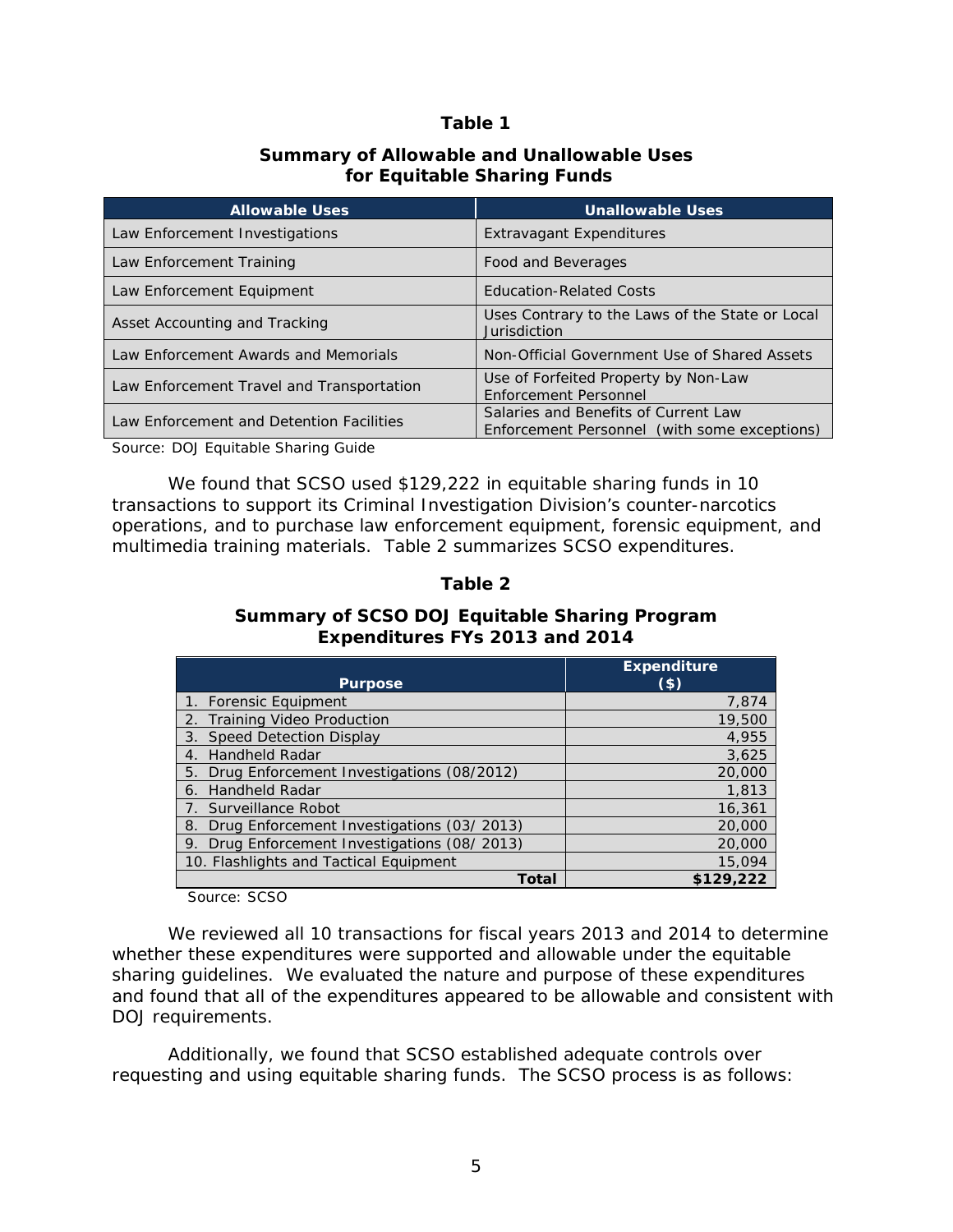- then presented to the Sheriff for authorization. 1. All proposed uses of funds are approved by senior-level officers and
- use of funds, determine whether the funds are available in the equitable shares fund, and issue a purchase request. 2. At least two officials in SCSO's finance department review the proposed
- requests. Once reviewed, Finance and Budget Office sends purchase 3. Stafford County's Finance and Budget Office reviews SCSO's purchase orders to SCSO, which then purchases the requested items.
- receipt and transfers the item to the requesting officers. The purchasing department reconciles invoices, payments, and verifies the receipt of items to determine their accuracy. SCSO requires at least 4. The SCSO purchasing department receives the items, records the two officers approve cash disbursements for drug enforcement investigations.

#### <span id="page-8-0"></span>**Supplanting**

 enforcement agency or any other recipient agency. Equitable sharing resources recipient. The recipient agency must benefit directly from the equitable sharing funds. For example, if a police department received \$100,000 in equitable sharing funds only to have its budget cut \$100,000 by the city council, the police department ultimately received no direct benefit. Rather, the entire city benefited from the equitable sharing funds. According to the Equitable Sharing Guide, equitable sharing funds must be used to increase or supplement the resources of the receiving state or local law should not be used to replace or supplant the appropriated resources of the

 We examined SCSO's total budgets for five fiscal years (FYs 2011 through 2015) to determine whether SCSO used equitable sharing funds to supplant its supplement the budget. Accordingly, we found no evidence that SCSO used equitable sharing funds to supplant any portion of its budget. budgets. We found that the SCSO's budget increased during these years at an average of 4.5 percent, and that equitable sharing expenditures appeared to

#### <span id="page-8-1"></span>**Conclusion**

We found that SCSO properly used equitable sharing funds throughout the scope of the audit. However, we found that the method by which Stafford County and SCSO maintain DOJ equitable sharing receipts in an account with forfeiture receipts from the U.S. Department of the Treasury and state and local agencies, results in commingling DOJ equitable sharing funds. Although SCSO records how it uses DOJ equitable sharing funds, segregating the funds or using separate accounting codes would ensure compliance with the DOJ Equitable Sharing Guide requirements.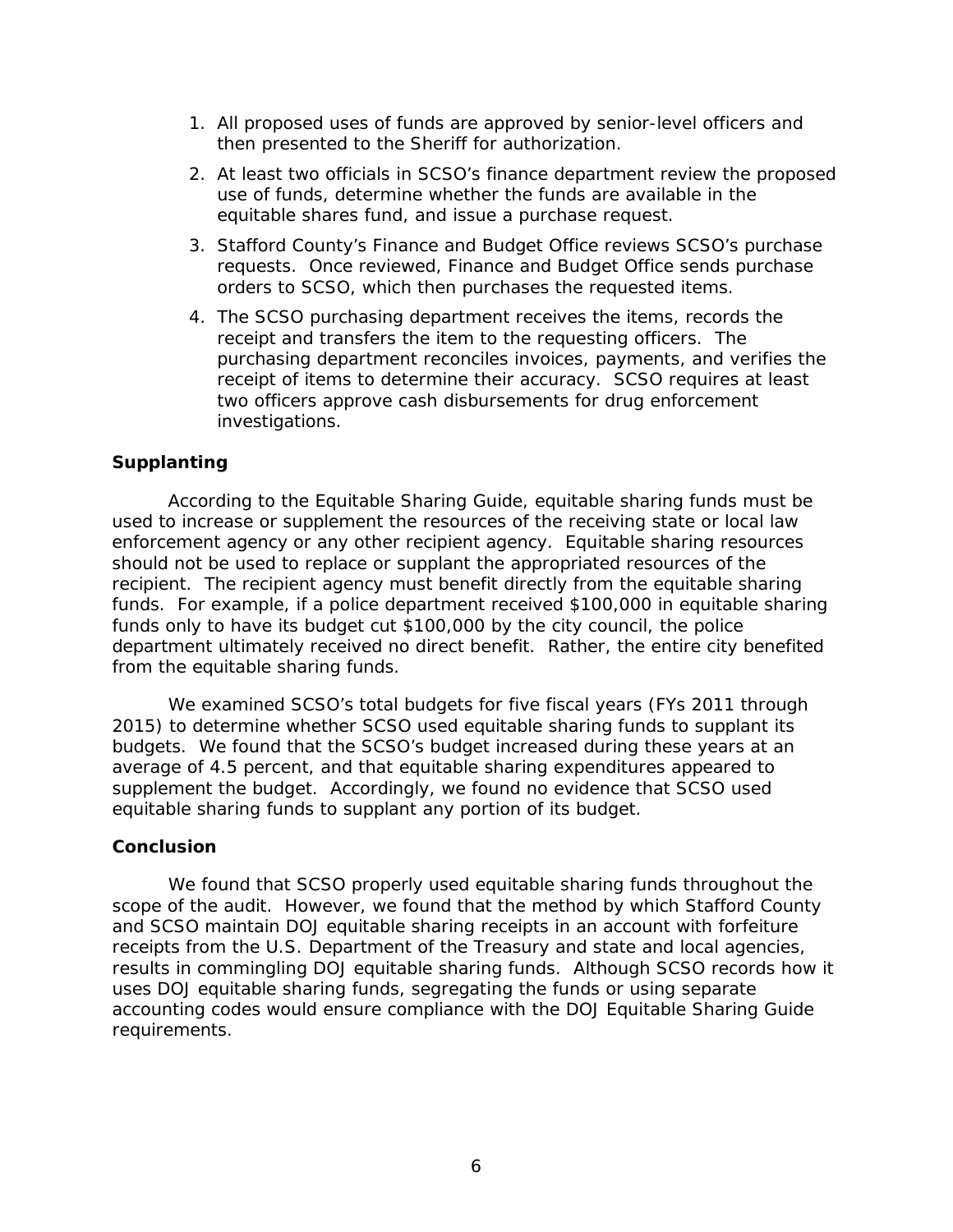#### <span id="page-9-0"></span>**Recommendation**

We recommend that the Criminal Division:

1. Ensure that Stafford County segregate or otherwise separately account for DOJ equitable sharing revenues from other sources of forfeiture proceeds.<br>
7<br>
7<br>
7<br>
7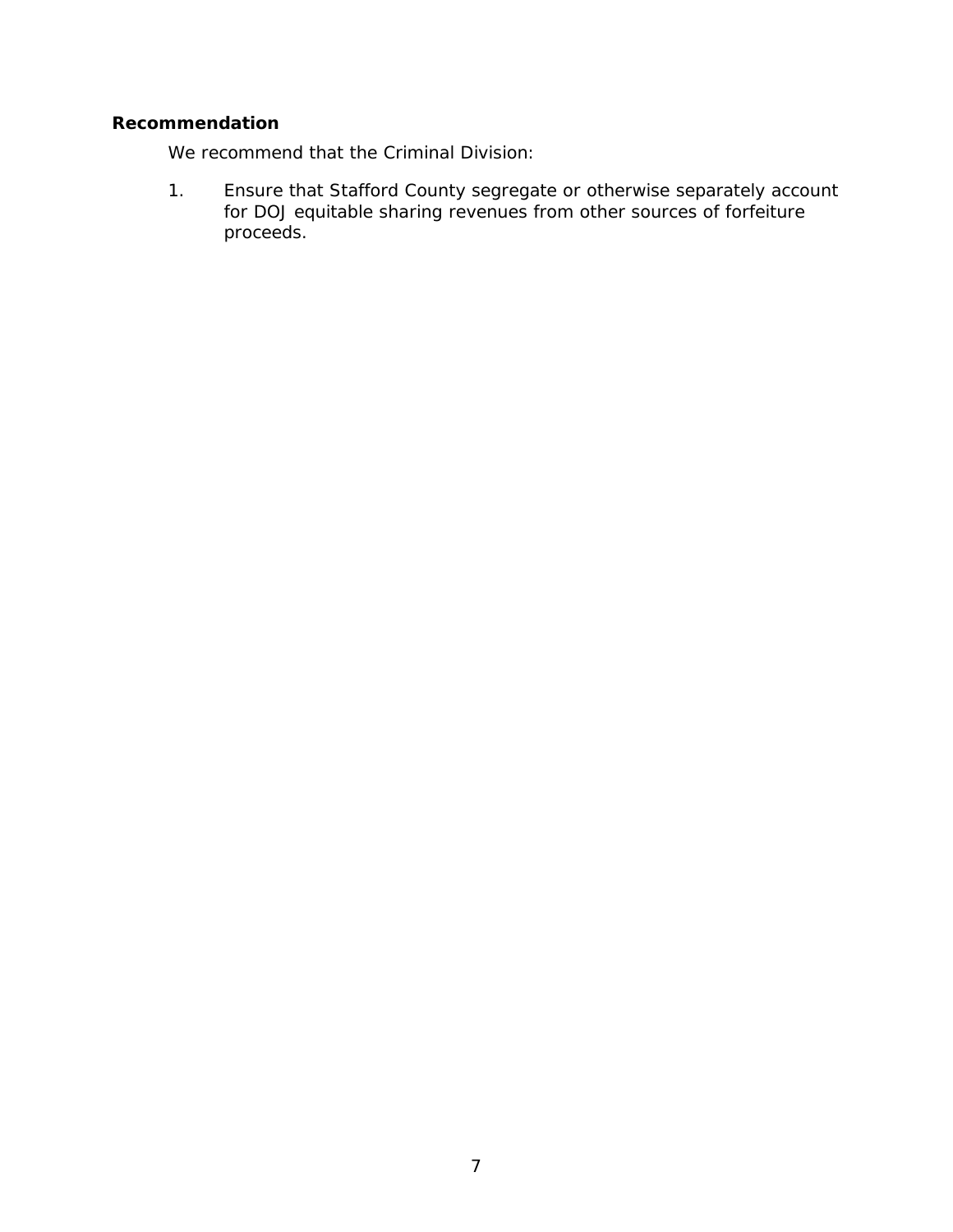# **APPENDIX 1**

## **OBJECTIVE, SCOPE, AND METHODOLOGY**

<span id="page-10-0"></span> government auditing standards. Those standards require that we plan and perform We conducted this performance audit in accordance with generally accepted the audit to obtain sufficient, appropriate evidence to provide a reasonable basis for our findings and conclusions based on our audit objectives. We believe that the evidence obtained provides a reasonable basis for our findings and conclusions based on our audit objective.

#### **Objective**

 Sheriff's Office (SCSO) accounted for equitable sharing funds properly and used Sharing Program. We reviewed laws, regulations, and guidelines governing the 2009. Unless otherwise stated in our report, the criteria used during the audit were The objective of the audit was to assess whether the Stafford County such revenues for allowable purposes defined by applicable guidelines. We tested compliance with the conditions of the Department of Justice's (DOJ) Equitable accounting for and use of DOJ equitable sharing receipts, including the DOJ's *Guide to Equitable Sharing for State and Local Law Enforcement Agencies*, dated April contained in this document.

#### **Scope and Methodology**

 receipts from July 1, 2012, to June 30, 2014. SCSO received \$1,199,308 in DOJ Our audit concentrated on, but was not limited to, SCSO's equitable sharing equitable sharing funds during this period. We also reviewed all 10 of the SCSO's expenditures during this period, which totaled about \$129,222.

 Virginia. To accomplish the objective of the audit, we interviewed Sheriff's during the audit period. We did not establish the reliability of the data contained in the DOJ Consolidated Asset Tracking System as a whole. However, when the data We performed audit work at SCSO's headquarters, located in Stafford, Department and County Treasurer's Office officials and examined their records of federal asset forfeiture revenues and expenditures of DOJ equitable sharing funds. In addition, we relied on computer-generated data from DOJ's Consolidated Asset Tracking System to determine the equitable sharing revenues awarded to SCSO is viewed in context with other available evidence, we believe the opinions, conclusions, and recommendations included in this report are valid.

 equitable sharing guidelines: (1) Equitable Sharing Agreement and Certification sharing funds. In planning and performing our audit, we considered the internal accomplish our audit objective. We did not assess the reliability of SCSO's financial Our audit specifically evaluated SCSO's compliance with three essential Forms, (2) Accounting for equitable sharing receipts, and (3) Use of equitable controls established and used by SCSO over DOJ equitable sharing receipts to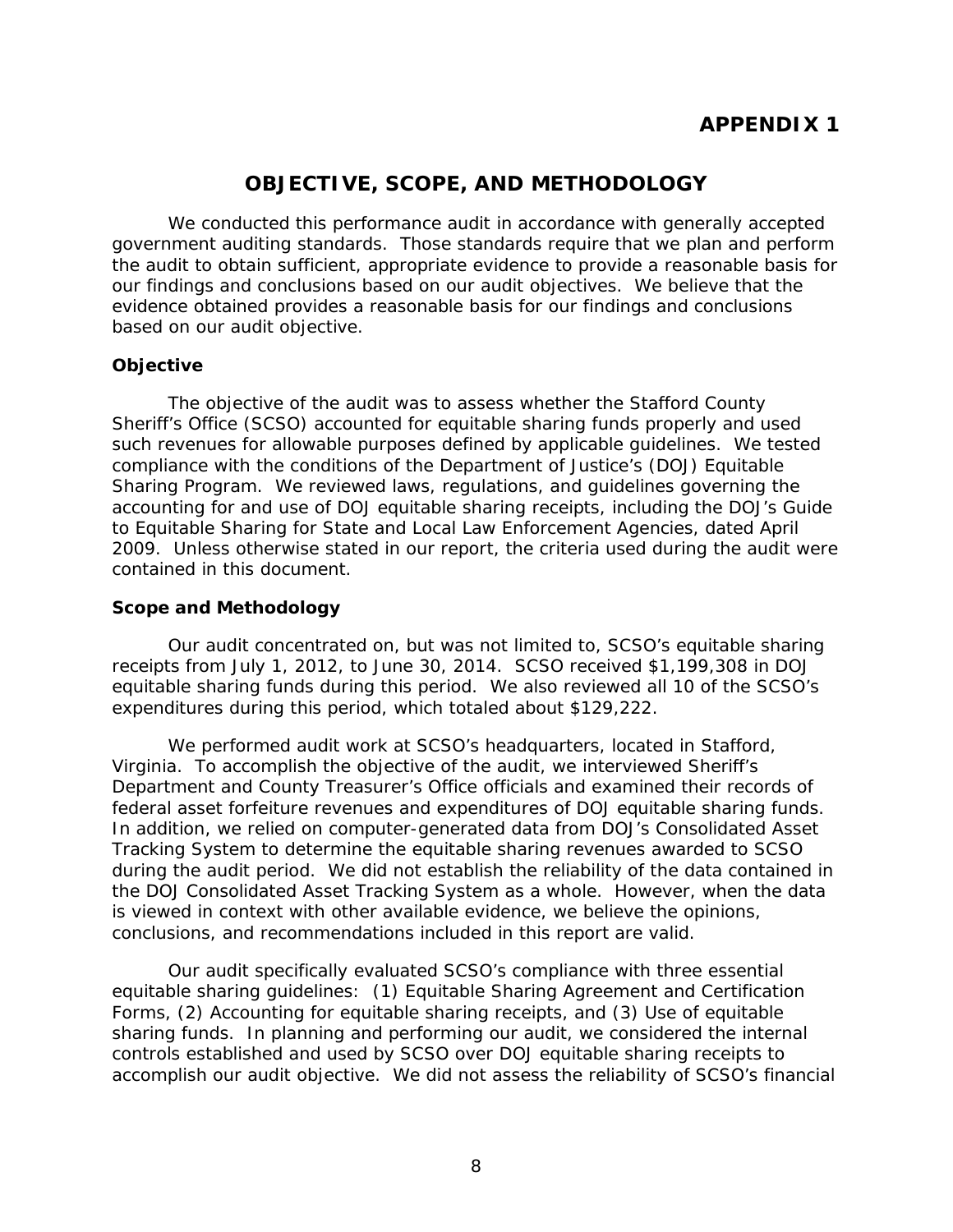management system, the internal controls of that system, or whether the office, as a whole, complied with laws and regulations.

 Management and Budget Circular A-133. We found that the independent auditor's issues related specifically to the auditee. Our audit included an evaluation of the Stafford County's Comprehensive Annual Financial Reports, which contain Single Audit Reports for fiscal years 2013 and 2014. The Single Audit Reports were prepared under the provisions of Office of assessments did not disclose control weaknesses or significant noncompliance issues related specifically to the auditee.<br>9<br>9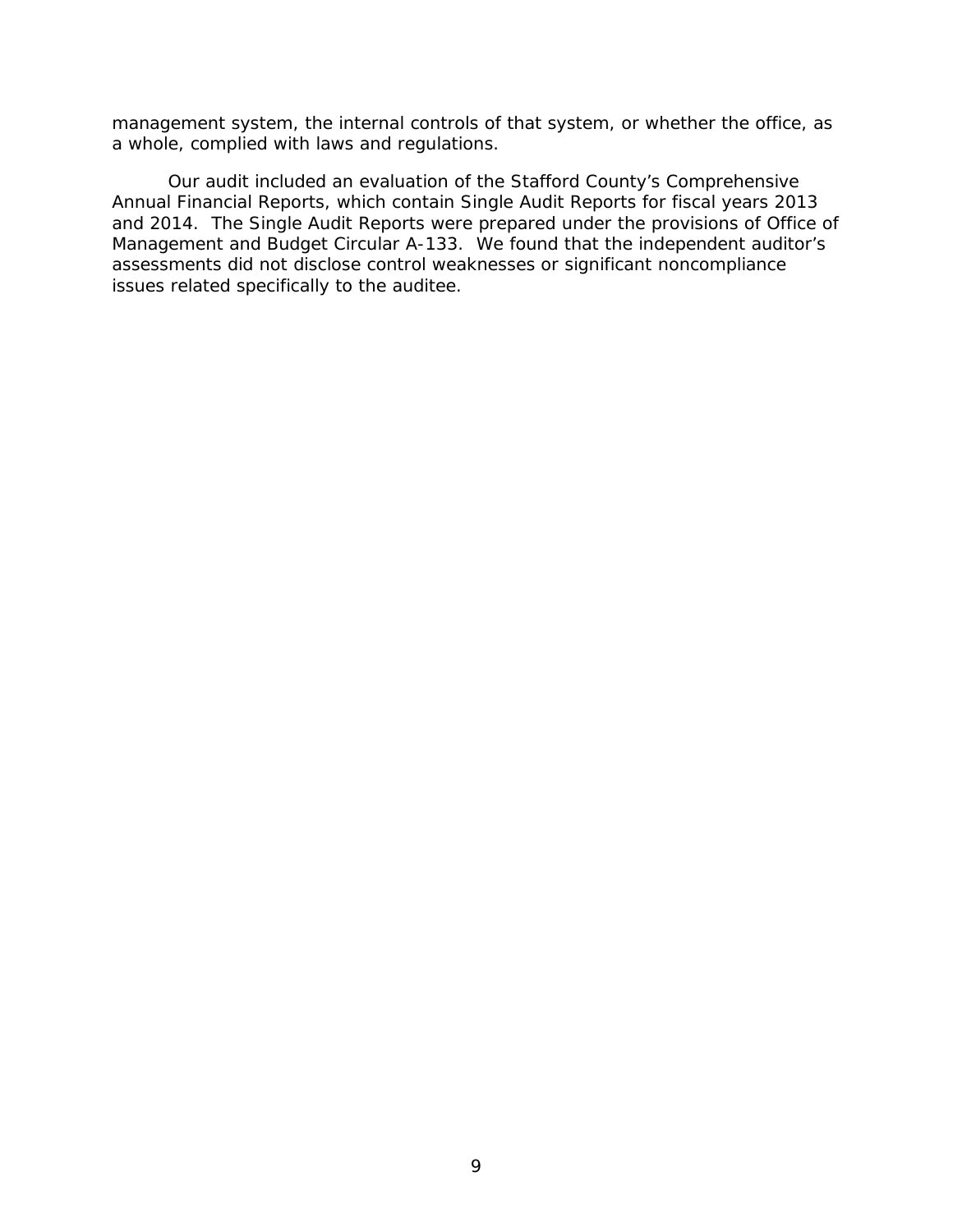## **APPENDIX 2**

# **STAFFORD COUNTY SHERIFF'S OFFICE RESPONSE TO THE DRAFT REPORT**

<span id="page-12-0"></span>

|                | <b>Sheriff Charles E. Jett</b>                                                                                                                                                                                                                                                                                                                                                                                           |                                              |
|----------------|--------------------------------------------------------------------------------------------------------------------------------------------------------------------------------------------------------------------------------------------------------------------------------------------------------------------------------------------------------------------------------------------------------------------------|----------------------------------------------|
|                | <b>Stafford County Sheriff's Office</b><br>A State Accredited Law Enforcement Agency                                                                                                                                                                                                                                                                                                                                     | Committed to Excellence                      |
|                | May 19, 2015                                                                                                                                                                                                                                                                                                                                                                                                             |                                              |
|                | Mr. John Manning<br>Regional Audit Manager<br>Washington Regional Audit Office<br>Office of the Inspector General<br>U.S. Department of Justice<br>1300 North 17 <sup>th</sup> Street Suite 3400<br>Arlington, VA 22209<br>Dear Mr. Manning:                                                                                                                                                                             |                                              |
| June 30, 2014. | The following is in response to the recommendation of the United States Department of Justice Audit of the<br>Stafford County Sheriff's Office Equitable Sharing Program Activities for the period of July 1, 2012 to                                                                                                                                                                                                    |                                              |
|                | Ensure that Stafford County segregate or otherwise separately account for DOJ equitable<br>sharing revenues from other sources of forfeiture proceeds.                                                                                                                                                                                                                                                                   |                                              |
|                | Stafford County Finance/Budget Department agrees with the segregations of funds which are<br>received from either DOJ or the Treasury Department. We are currently only separating State and<br>Federal Funds. We will establish new accounting codes by the end of May 2015 to comply with<br>the DOJ Equitable Sharing Guide's requirements.                                                                           |                                              |
|                | After review of the auditor's report, we would like to clarify our current purchasing procedures,<br>which are slightly different than those noted in the report.                                                                                                                                                                                                                                                        |                                              |
|                | Page 9 of the Draft Audit Report states: The SCSO sends the purchase request to the Stafford<br>County Treasurer's Office, where the Treasurer and County Administrator review the request.<br>These officials approve the use of funds and are responsible for purchasing the item.                                                                                                                                     |                                              |
|                | Our current process states: Purchase requests are reviewed and processed by the Stafford County<br>Finance/Budget Office. The PO is issued by the Purchasing Division in Finance/Budget. The PO<br>is then sent back to the SCSO Finance Office, recorded and given to the SCSO Purchasing<br>Department. Appropriate internal controls are in place and audited by the County's external<br>auditors on a yearly basis. |                                              |
|                | Thank you for bringing this matter to our attention. We welcome your help to ensure we are using the<br>Asset Forfeiture Funds in the required manner and adhering to all DOJ Equitable Sharing Guide's requirements.                                                                                                                                                                                                    |                                              |
|                | Sincerely,                                                                                                                                                                                                                                                                                                                                                                                                               |                                              |
|                | Sheriff C.E. Jett                                                                                                                                                                                                                                                                                                                                                                                                        |                                              |
|                | 1225 Courthouse Road, Stafford, Virginia 22554                                                                                                                                                                                                                                                                                                                                                                           | www.co.stafford.va.us/sheriff                |
|                | Mailing Address: P.O. Box 189, Stafford, Virginia 22555-0189                                                                                                                                                                                                                                                                                                                                                             | Office: (540) 658-4450 · Fax: (540) 658-8570 |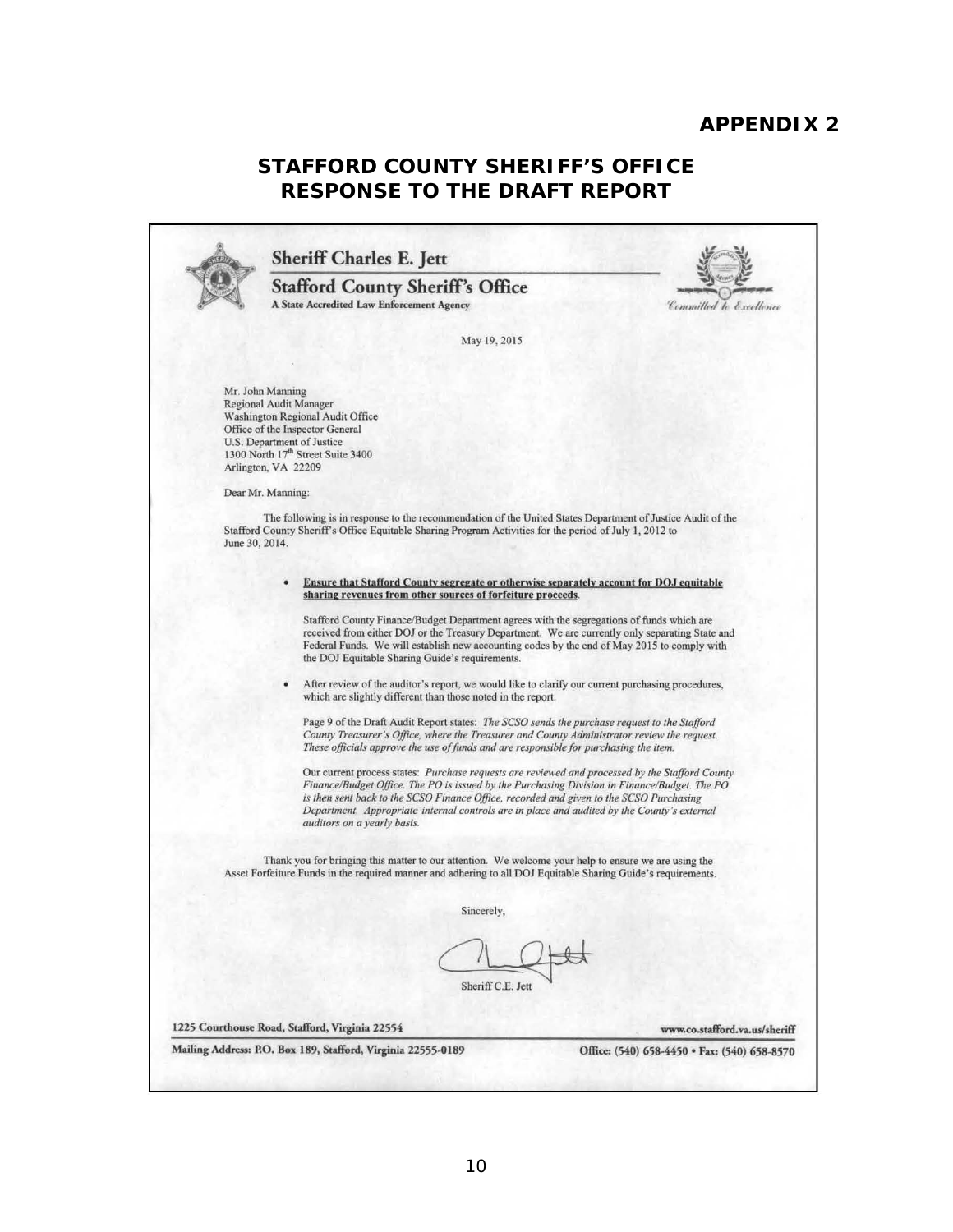## **APPENDIX 3**

# **CRIMINAL DIVISION RESPONSE TO THE DRAFT REPORT**

|                                                                                 |                                                                                                 | U.S. Department of Justice                                                                                                                                                                                                                                                      |
|---------------------------------------------------------------------------------|-------------------------------------------------------------------------------------------------|---------------------------------------------------------------------------------------------------------------------------------------------------------------------------------------------------------------------------------------------------------------------------------|
|                                                                                 |                                                                                                 | Criminal Division                                                                                                                                                                                                                                                               |
| Asset Forfeiture and Money Laundering Section                                   |                                                                                                 | Washington, D.C. 20530                                                                                                                                                                                                                                                          |
|                                                                                 |                                                                                                 | May 15, 2015                                                                                                                                                                                                                                                                    |
| <b>MEMORANDUM</b>                                                               |                                                                                                 |                                                                                                                                                                                                                                                                                 |
| TO:                                                                             | John Manning<br>Regional Audit Manager<br>Office of the Inspector General (OIG)                 |                                                                                                                                                                                                                                                                                 |
| <b>FROM:</b>                                                                    | Jennifer Bickford<br>Assistant Deputy Chief<br>Asset Forfeiture and Money<br>Laundering Section |                                                                                                                                                                                                                                                                                 |
| <b>SUBJECT:</b>                                                                 | Equitable Sharing Program Activities                                                            | Draft Audit Report - Stafford County Sheriff's Office                                                                                                                                                                                                                           |
| below.                                                                          |                                                                                                 | In a memorandum dated May 6, 2015, your office summarized the preliminary findings<br>from the audit performed on the Stafford County Sheriff's Office (SCSO). This draft report<br>referenced the actions necessary for final closure of the outstanding audit recommendations |
|                                                                                 |                                                                                                 |                                                                                                                                                                                                                                                                                 |
|                                                                                 |                                                                                                 | 1. Ensure that Stafford County segregate or otherwise separately account for DOJ<br>equitable sharing revenues from other sources of forfeiture proceeds.                                                                                                                       |
|                                                                                 |                                                                                                 |                                                                                                                                                                                                                                                                                 |
|                                                                                 |                                                                                                 | The Asset Forfeiture and Money Laundering Section (AFMLS) concurs with the finding.<br>AFMLS will coordinate with the SCSO to implement the corrective actions after the issuance of                                                                                            |
| <b>Recommendations:</b><br>the final audit report.<br>Manager, at 202-598-2306. |                                                                                                 | If you have any questions, please contact Brian Boykin, Equitable Sharing Program                                                                                                                                                                                               |